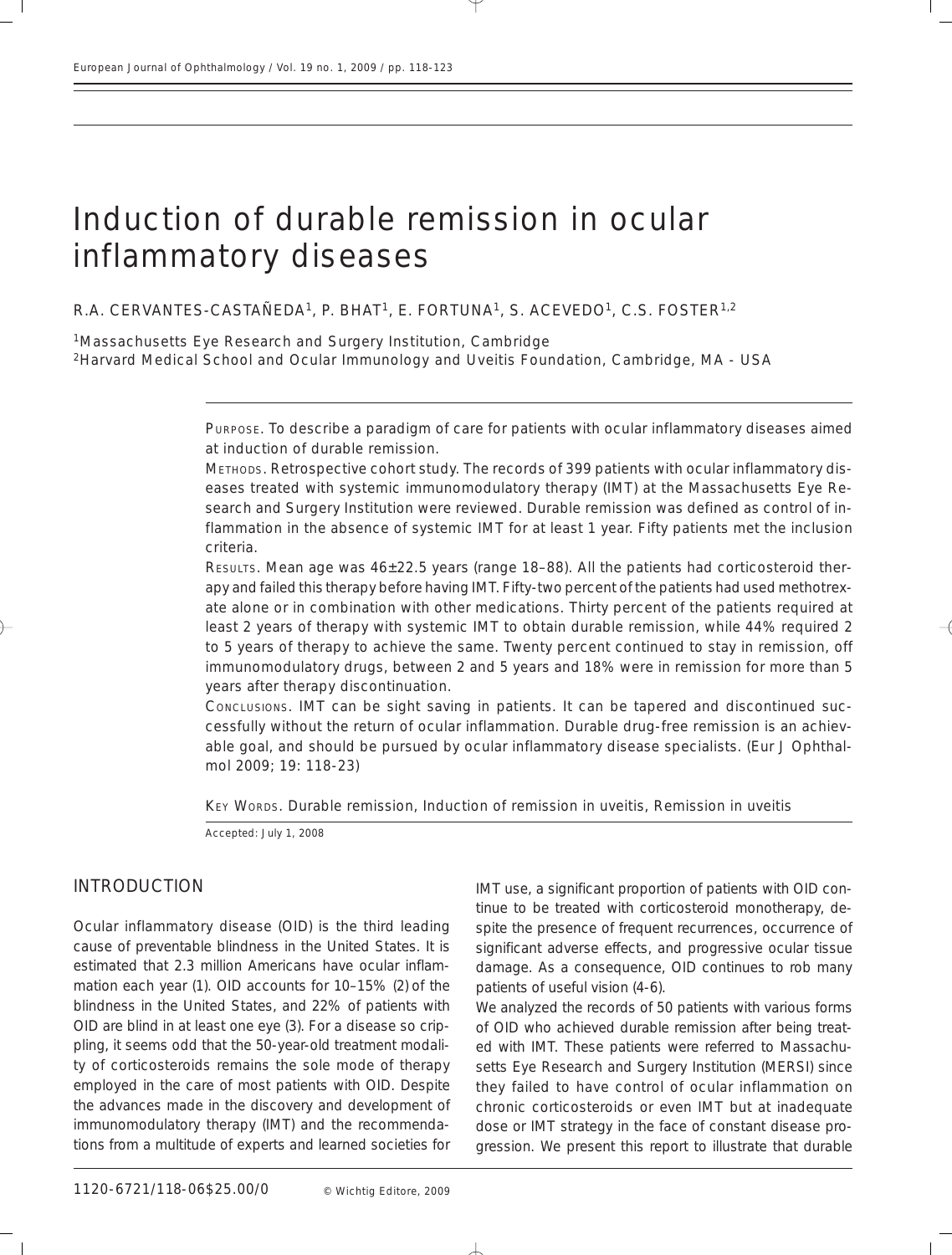drug-free remission is possible and an achievable goal. In this study, IMT was defined as the use of immunosuppressive drugs other than corticosteroids. These drugs include signal transduction inhibitors, antimetabolites, alkylating agents, and biologic response modifiers.

# **METHODS**

# *Study design*

This retrospective cohort study was approved by the institutional review board of the Massachusetts Eye and Ear Infirmary and waiver of informed consent was granted.

## *Patient selection*

All patients who had IMT and were off medication without ocular inflammation for at least 12 months were included in the study.

Electronic chart review of patients treated at MERSI in Cambridge, Massachusetts, was performed. Out of 399 patients with a diagnosis of OID and who were treated with IMT, 50 patients met the criteria for inclusion in this report, which were history of previous IMT for OID, in remission for at least 1 year off all anti-inflammatory medications. Variables assessed included age, gender, ocular diagnosis, systemic associations, duration of OID, followup time, time between diagnosis of OID and IMT implementation, total number of immunomodulatory drugs used, total time on IMT, time off medications, and visual acuity at the last follow-up visit. All these 50 patients failed corticosteroid therapy before having IMT.

Patients or their parents were asked to complete a detailed questionnaire concerning history of the present illness, ocular and medical histories, and an extensive review of systems at the initial visit to MERSI. Etiologic diagnostic studies were performed on the basis of the information gleaned and the findings on ocular examination. Every patient was examined at each visit by the same physician (C.S.F.). Visual acuity testing, tonometry, slit-lamp biomicroscopy, and ophthalmoscopy were performed.

Prior to initiation of IMT, all patients were counseled about the potential side effects to therapy. These included potential oversuppression of the immune system, potential damage to the liver or the kidney, and specific potential side effects associated with the specific class of the immunomodulatory agent used. All patients were examined at 6 weekly visits and hematologic monitoring was performed.

# **RESULTS**

General demographics and ocular diagnoses are summarized in Tables I and II.

Twenty percent of the patients had idiopathic anterior uveitis. IMT characteristics are summarized in Table III. Sixty-eight percent required only one medication and 26% required two medications to control ocular inflammation. Two percent of the patients required three medications and 4% required four medications to achieve inflammation control. The most common route of drug administration was oral. Seven patients received the medications intravenously.

**TABLE I -** GENDER AND AGE DISTRIBUTION AND DISEASE FOLLOW-UP TIME

| Gender | No. (%) | Mean age (SD) | Mean follow-up<br>time, mo (SD) |  |
|--------|---------|---------------|---------------------------------|--|
| Male   | 22(44)  | 46 (22.00)    | 108.26 (66.75)                  |  |
| Female | 28 (56) | 47 (22.67)    | 134 (93.60)                     |  |

#### **TABLE II -** OCULAR DIAGNOSES

| Ocular diagnosis                            | No. of patients |  |  |
|---------------------------------------------|-----------------|--|--|
| Idiopathic anterior uveitis                 | 10              |  |  |
| HLA B27-associated uveitis                  | 6               |  |  |
| Juvenile idiopathic arthritis iridocyclitis | 6               |  |  |
| Birdshot chorioretinopathy                  | 4               |  |  |
| Ocular cicatricial pemphigoid               | 4               |  |  |
| Idiopathic pars planitis                    | 4               |  |  |
| Idiopathic posterior uveitis                | 3               |  |  |
| Idiopathic panuveitis                       | $\mathfrak{D}$  |  |  |
| Idiopathic scleritis                        | $\mathfrak{D}$  |  |  |
| Adamantiades-Behcet disease                 | $\mathfrak{D}$  |  |  |
| Sarcoid panuveitis                          | $\mathcal{P}$   |  |  |
| Sarcoidosis-associated anterior uveitis     | 1               |  |  |
| Herpes simples virus anterior uveitis       | 1               |  |  |
| Idiopathic keratouveitis                    | 1               |  |  |
| Serpiginous choroiditis                     | 1               |  |  |
| Vogt-Koyanagi-Harada syndrome               | 1               |  |  |
| Total                                       | 50              |  |  |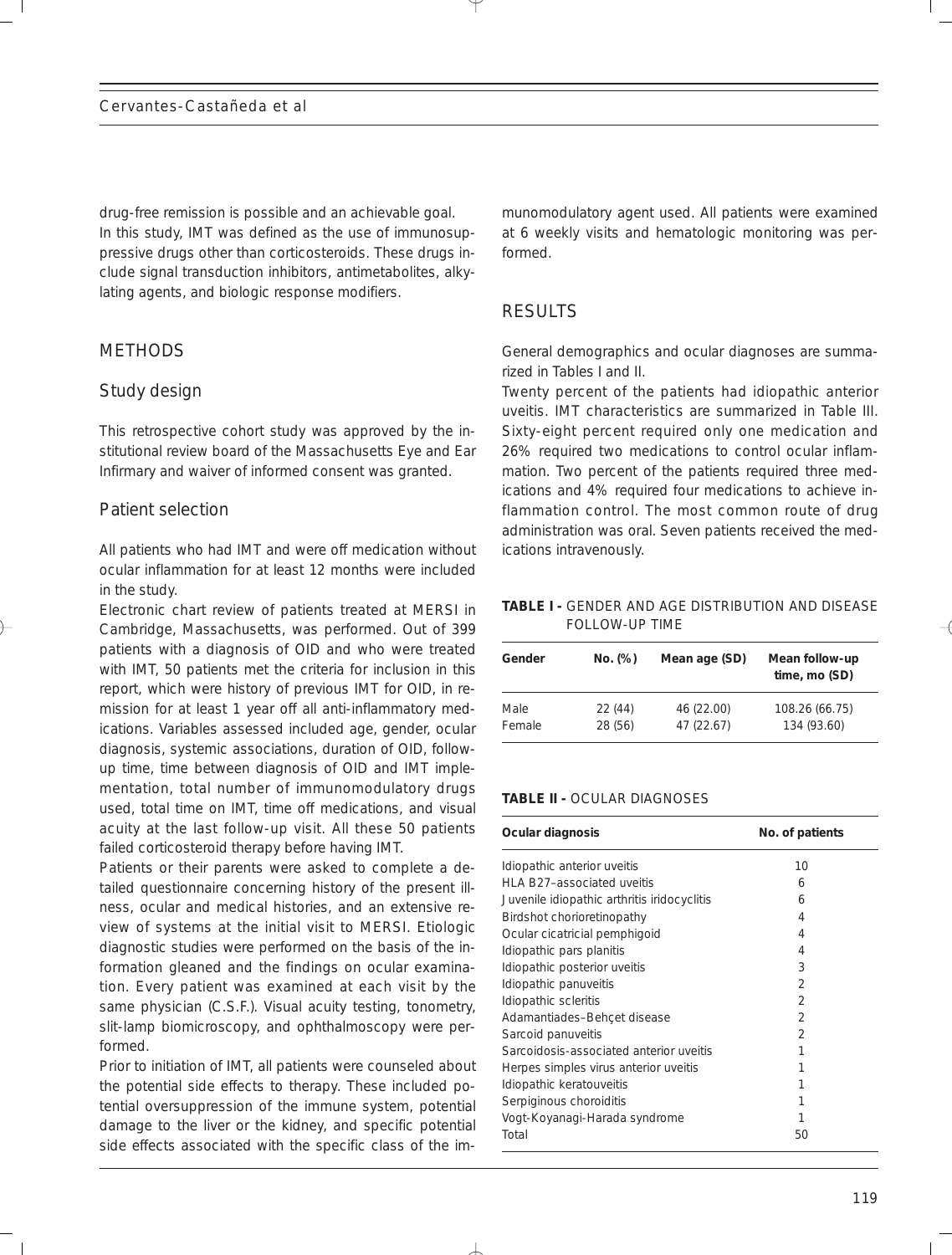#### *Durable remission*

| Patient    | <b>Previous failed IMT</b>  | <b>Final IMT</b> | Disease follow-up, yr | Time before<br>IMT, mo*   | IMT time, mo | Side effects                          |
|------------|-----------------------------|------------------|-----------------------|---------------------------|--------------|---------------------------------------|
| 1          |                             | <b>MTX</b>       | 3.5                   | 1.1                       | 33.9         | Fatigue                               |
| $\sqrt{2}$ |                             | <b>MTX</b>       | 6.5                   | 36                        | 39.8         | Viral respiratory infection           |
| 3          |                             | <b>MTX</b>       | 8.9                   | 12                        | 84           | Fatigue                               |
| 4          |                             | <b>MTX</b>       | 5                     | 5                         | 42           | Fatigue                               |
| 5          |                             | <b>MTX</b>       | 15.3                  | 24                        | 152.6        | Fatigue                               |
| 6          |                             | <b>MTX</b>       | 5                     | 12                        | 29           | Fatigue                               |
| 7          |                             | <b>MTX</b>       | 5.2                   | $\ensuremath{\mathsf{3}}$ | 51           | $\overline{\phantom{a}}$              |
| 8          |                             | <b>MTX</b>       | 4                     | 5                         | 43.3         | Fatigue                               |
| 9          |                             | <b>MTX</b>       | 8.9                   | 11                        | 69           | Fatigue                               |
| 10         |                             | <b>MTX</b>       | 5.5                   | 12                        | 30           | Fatigue                               |
| 11         |                             | <b>MTX</b>       | 8                     | 36                        | 24           | Fatigue                               |
| 12         |                             | <b>MTX</b>       | 4.7                   | 11.8                      | 19.8         | Fatigue                               |
| 13         |                             | <b>MTX</b>       | 26.4                  | 228                       | 29.4         |                                       |
| 14         |                             | <b>MTX</b>       | 7.4                   | 12                        | 12           | Fatigue                               |
| 15         |                             | <b>MTX</b>       | 8.4                   | $\boldsymbol{0}$          | 36           | $\overline{\phantom{0}}$              |
| 16         |                             | <b>MTX</b>       | 16.5                  | $\boldsymbol{0}$          | 24           | Fatigue                               |
| 17         |                             | MM               | 15.2                  | $\boldsymbol{0}$          | 182.7        | Fatigue                               |
| 18         |                             | <b>MM</b>        | 5.1                   | 41                        | 6.97         | Zoster reactivation                   |
| 19         |                             | MM               | 5.9                   | $\mathbf{1}$              | 56           | Fatigue                               |
| 20         |                             | <b>MM</b>        | 11                    | 100                       | 14.3         |                                       |
| 21         |                             | MM               | 12.7                  | 78                        | 57           |                                       |
| 22         |                             | <b>CSA</b>       | 18.4                  | 0                         | 48           | Hypercholesterolemia                  |
| 23         |                             | <b>CSA</b>       | 16.8                  | 12                        | 178          | Hypercholesterolemia                  |
| 24         |                             | CSA              | 5                     | 28                        | 14.8         | Gum infection                         |
| 25         |                             | <b>CSA</b>       | 16.6                  | 12                        | 60           | Hypertension                          |
| 26         |                             | <b>CTX</b>       | 3.3                   | 10                        | 17.2         | Nausea, fatigue                       |
| 27         |                             | <b>CTX</b>       | 5                     | $\mathsf{O}\xspace$       | 25           | Nausea, fatigue                       |
| 28         |                             | <b>CTX</b>       | 30.4                  | 180                       | 12           | Nausea, fatigue                       |
| 29         |                             | <b>CTX</b>       | 24.4                  | $\mathbf{1}$              | 8            | Nausea, fatigue                       |
| 30         |                             | AZA              | 3.8                   | 13                        | 24           | Transient leukopenia                  |
| 31         |                             | AZA              | 28.3                  | 12                        | 72           |                                       |
| 32         |                             | <b>CHBL</b>      | 3.5                   | 16                        | 12.          |                                       |
| 33         |                             | CHBL             | 22                    | 232                       | 6            | Transient leukopenia                  |
| 34         |                             | <b>CHBL</b>      | 8.5                   | 35                        | 31           |                                       |
| 35         |                             | MTX + CSA        | 10.6                  | 12                        | 60           | Transient leukopenia                  |
| 36         |                             | $MTX + ETP$      | 12.3                  | 27                        | 93           | Fatigue                               |
| 37         |                             | $CSA + MM$       | 8.8                   | $\mathbf 0$               | 75.6         | Fatigue                               |
| 38         |                             | DAP + IVIG       | 8.3                   | 10.3                      | 49.6         | Headaches                             |
| 39         | <b>MTX</b>                  | <b>MM</b>        | 11.5                  | 93.2                      | 37           | Transient liver enzymes elevation     |
| 40         | <b>MTX</b>                  | $\mathsf{MM}$    | 5.3                   | $\mathsf{O}\xspace$       | 55.5         | $\overline{\phantom{0}}$              |
| 41         | <b>MTX</b>                  | $\mathsf{MM}$    | 4.3                   | 17                        | 18           | Fatigue                               |
| 42         | $\ensuremath{\mathsf{MTX}}$ | $\mathsf{MM}$    | 16.5                  | 115                       | 47           |                                       |
| 43         | <b>MTX</b>                  | <b>DZB</b>       | $8.5\,$               | 24                        | 66           | Skin rash                             |
| 44         | <b>MTX</b>                  | <b>CTX</b>       | 5.4                   | 12                        | 45.8         | Nausea, fatigue                       |
| 45         | <b>MTX</b>                  | DZB              | 5.8                   | 6                         | 48.4         | Fatigue                               |
| 46         | MTX                         | CHBL             | 5.6                   | 0                         | 66.2         | $\equiv$                              |
| 47         | $\ensuremath{\mathsf{MTX}}$ | <b>CTX</b>       | 8.2                   | $\sqrt{3}$                | 66.9         | Transient leukopenia                  |
| 48         | MTX, CTX                    | <b>DZB</b>       | 9.9                   | 12                        | 84           | Nausea, fatigue                       |
| 49         | MTX, CSA, MM                | <b>DZB</b>       | 3.5                   | 0                         | 25           | Fatigue                               |
| 50         | MTX, MM, DZB                | <b>INF</b>       | 20.5                  | 199                       | 11           | Transient leukopenia, fatigue, nausea |

#### **TABLE III -** IMMUNOMODULATORY THERAPY (IMT) CHARACTERISTICS

MTX = methotrexate; MM = mycophenolate mofetil; CSA = cyclosporine; CTX = cyclophosphamide; AZA = azathioprine; CHBL = chlorambucil; ETP = etanercept; DAP = dapsone; IVIG = intravenous immunoglobulin G; DZB = daclizumab; INF = infliximab; \* Time between diagnosis and IMT initiation.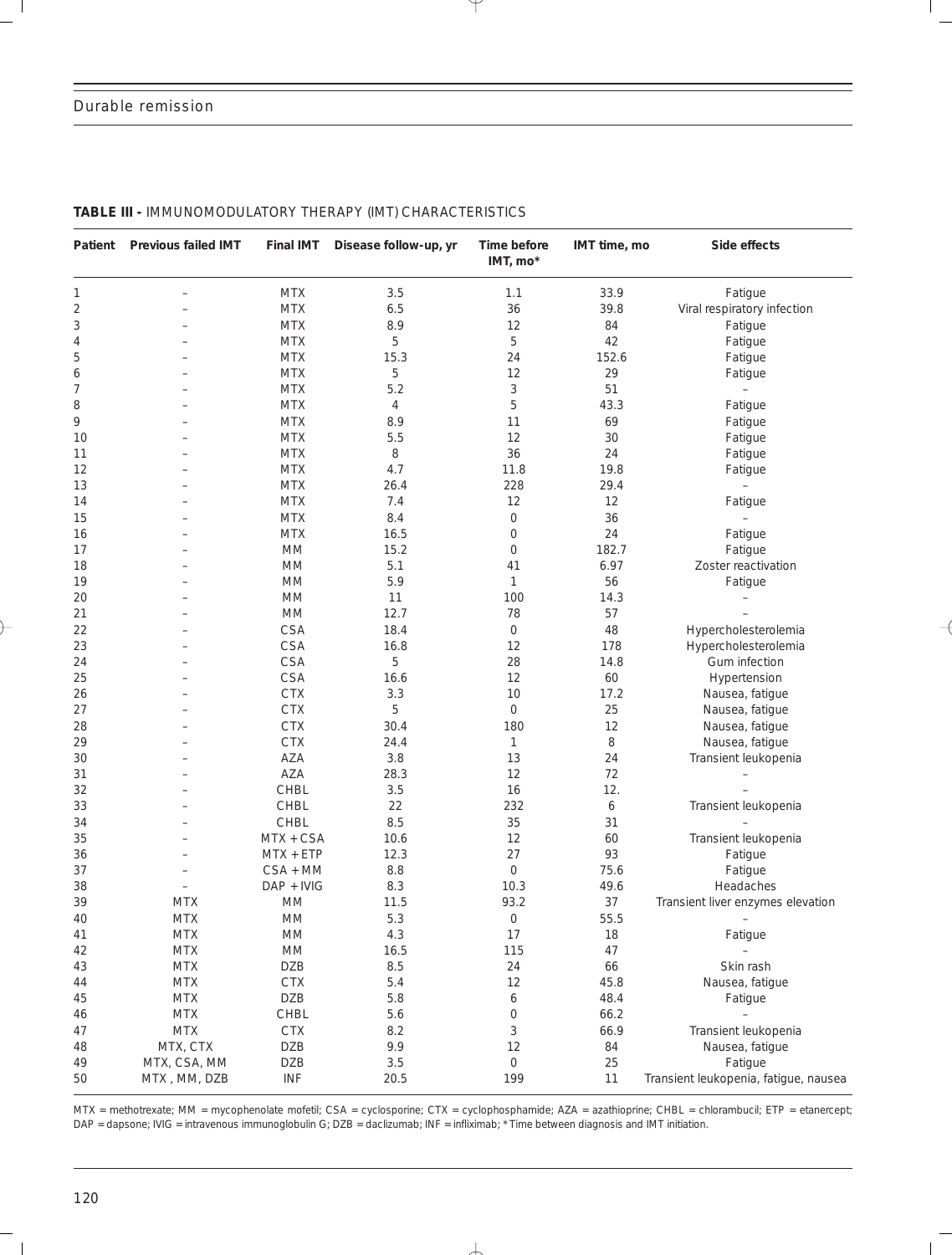Four percent of the patients required systemic corticosteroids concomitantly. One of the patients developed optic disc edema requiring intravenous methylprednisolone and a short course of oral prednisone and another patient required 1 week of oral corticosteroid therapy for control of a uveitic flare.

Thirty percent required at least two years of IMT to obtain drug-free durable remission, and 46% required IMT between 2 and 5 years to eventually achieve drug-free durable remission. Eighteen percent of the patients were on IMT between 5 and 10 years before drug-free durable remission was achieved. Six percent of the patients were on IMT for more than 10 years.

Sixty percent of the patients had been free of inflammation, off medications, for 12–24 months at the time of data analysis. Twenty-two percent were in drug-free remission for 2 to 5 years. Eighteen percent had been in remission for more than 5 years at the time of data analysis.

Mean visual acuity was 20/23 in both eyes. Forty-six percent had 20/20 vision in both eyes. Eighty-eight percent had 20/20 in the better seeing eye.

Of 100 eyes, 84% saw 20/40 or better; 10% were between 20/50 and 20/200 and 6% had a visual acuity less than 20/200. Three eyes had no light perception: two eyes with sarcoidosis developed severe optic neuropathy during the course of the disease, resulting in loss of vision, and one eye with ocular cicatricial pemphigoid had severe corneal neovascularization and scarring. Among all diagnoses, pars planitis, juvenile idiopathic arthritis associated uveitis, and idiopathic panuveitis were the ones most often associated with significant visual loss.

## **DISCUSSION**

The history of immunomodulatory therapy for ocular inflammatory disease began in Spain, with a publication by Roda-Perez in 1951, describing the treatment of a patient with progressive steroid resistant uveitis, with nitrogen mustard (7). Several reports followed, with authors describing their experiences with azathioprine (8), cyclophosphamide (9), chlorambucil (10), and other medications (11). Despite these series of publications from Europe and America, few ophthalmologists have followed the lead of this pioneering treatment for ocular inflammatory diseases. There are 10 or fewer centers in America that have devoted resources and personnel for the care of patients with OID, including care through immunomodulatory therapy. Ours is one such center and in this report, we present clear evidence that durable remission can be achieved if a paradigm of corticosteroid-sparing IMT is pursued with diagnostic vigor and therapeutic aggressiveness in the care of patients with chronic OID.

On the basis of Medline searches, we can find no published data regarding this matter. Wallace and associates (12, 13) published preliminary criteria for clinical remission for select categories of juvenile idiopathic arthritis. According to their consensus, 6 continuous months of inactive disease on medication defined clinical remission on medication, while 12 months of inactive disease off all anti-arthritis and anti-uveitis medications defined clinical remission off medication. The authors noted that the criteria for remission off medication ideally should predict that a patient has ≤20% probability of disease recurrence within the next 5 years. Hence we chose to focus on medication-free remission for our analysis report, and chose the 12 months off medication without flare-ups of inflammation as our inclusion criterion. But we found that 20% of the patients had been in remission for 5 years or more and 12% had been in remission for more than 10 years.

Once remission is achieved it can be durable. Only two patients required systemic corticosteroids for a while concomitant to the immunomodulatory therapy, and these were tapered and stopped. Most of the patients retained good vision; 88% had vision of 20/20 in at least one eye.

These extraordinary outcomes arise from the employment of IMT prior to patient development of irreversible damage to structures critical for good vision, and from our search for effective alternatives if one or another immunomodulatory agent failed to induce remission.

Evidence-based medicine continues to demonstrate that significant numbers of patients with ocular inflammatory disorders eventually are disabled as a consequence of chronic inflammation. This is especially true for patients with uveitis of certain etiologies, including idiopathic and human leukocyte antigen B27–associated uveitis (14), juvenile idiopathic arthritis–associated uveitis (15), birdshot retinochoroidopathy (16), pars planitis (17), Adamantiades-Behçet disease (18), sarcoidosis (19), serpiginous choroiditis (20-22), and Vogt-Koyanagi-Harada disease (23, 24). We have previously reported that the active, sometimes stubborn and steroid dependent nature of each of these disorders can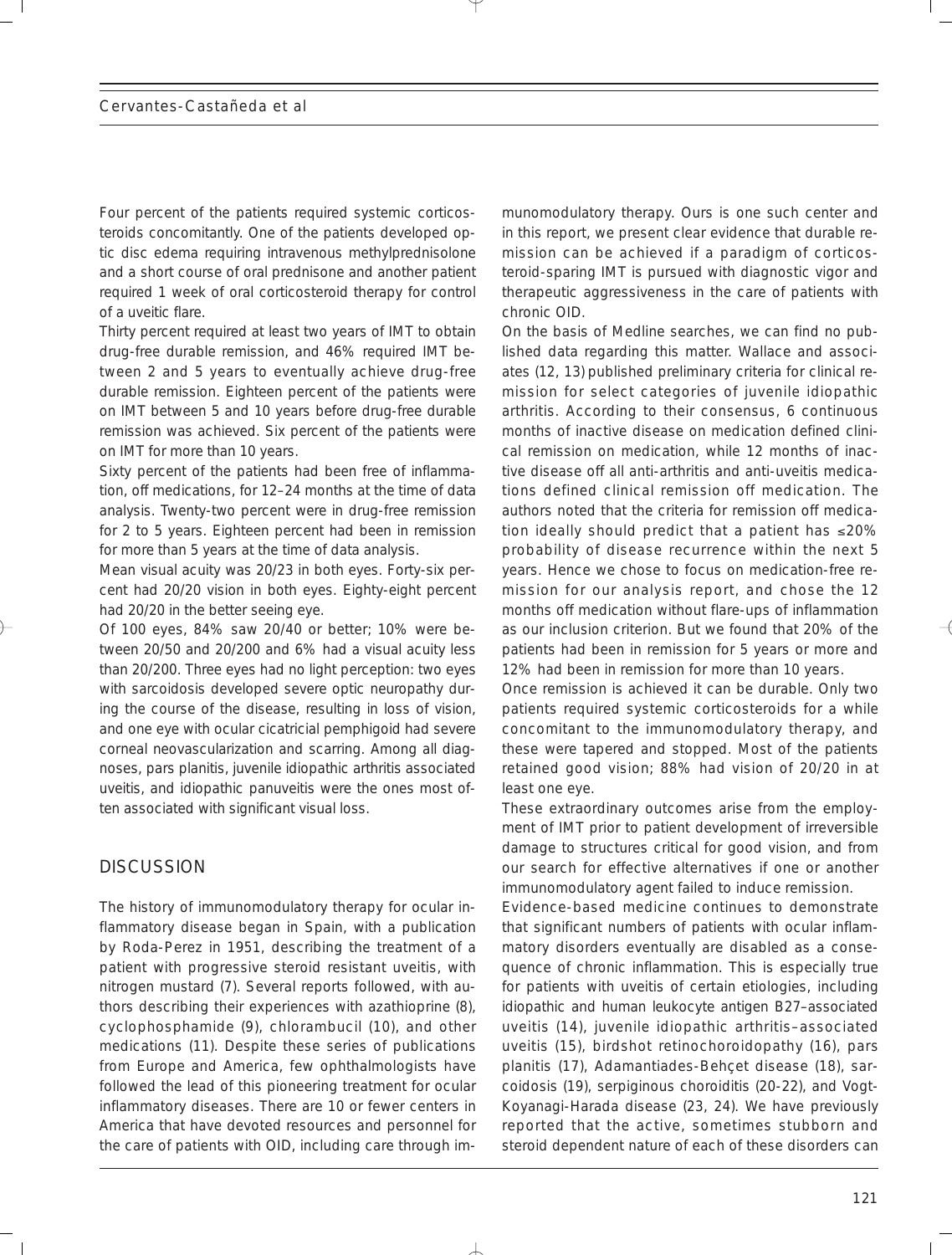be effectively controlled with steroid sparing immunomodulatory agents (25). Others have done so as well (26-28), and so the matter of safety and efficacy of IMT for OID is settled to the point representing the standard of care recommended by the American Uveitis Society and by the International Uveitis Study Group (29). We show that such therapy need not be endless, but rather, that uveitis is curable and chronic, and open-ended therapy can be avoided. Medicationfree durable remission is therefore a realistic goal.

In summary, we show that remission is possible through a paradigm of steroid-sparing immunomodulatory therapy and remission can eventually be durable and drugfree. This, then, is our goal, since OID has such an enormous impact on quality of life, yet endless medication use and physician monitoring is also not ideal. Our hope is that this report will stimulate increasing numbers of ophthalmologists to seriously consider this therapeutic intervention in the 21st century.

*The authors have no proprietary interest in the publication of this article. This study did not receive any grants or funds and the results of this study have not been presented at a meeting or read at a seminar.*

Reprint requests to: C. Stephen Foster, MD, FACS, FACR Founder and President Massachusetts Eye Research and Surgery Institution 5 Cambridge Center, 8th Floor Cambridge, MA 02142, USA fosters@uveitis.org

## REFERENCES

- 1. Suttorp-Schulten MS, Rothova A. The possible impact of uveitis in blindness: a literature survey. Br J Ophthalmol 1996; 80: 844-8.
- 2. Nussenblatt RB. Immunoregulation of uveitis. Int Ophthalmol 1990; 14: 13-8.
- 3. Rothova A, Suttorp-Schulten MS, Treffers WF, et al. Causes and frequency of blindness in patients with intraocular inflammatory disease. Br J Ophthalmol 1996; 80: 332-6.
- 4. Rosenberg AM. Uveitis associated with juvenile idiopathic arthritis: envisioning the future. J Rheumatol 2002; 29: 2253-5.
- 5. Ozdal PC, Vianna RN, Deschênes J. Visual outcome of juvenile rheumatoid arthritis-associated uveitis in adults. Ocul Immunol Inflamm 2005; 13: 33-8.
- 6. Thorne JE, Jabs DA, Peters GB, Hair D, Dunn JP, Kempen JH. Birdshot retinochoroidopathy: ocular complications and visual impairment. Am J Ophthalmol 2005; 140: 45-51.
- 7. Roda E. Uveitis treated with nitrogen mustard. Am J Ophthalmol 1952; 35: 114.
- 8. Newell FW, Krill AE. Treatment of uveitis with azathioprine. Br J Ophthalmol 1968; 52: 688-90.
- 9. Buckley CE, Gills JP. Cyclophosphamide therapy of peripheral uveitis. Arch Intern Med 1969; 124: 29-35.
- 10. Mamo JG, Azzam SA. Treatment of Behçet's disease with chlorambucil. Arch Ophthalmol 1970; 84: 446-50.
- 11. Andrasch RH, Pirofsky B, Burns RP. Immunosuppressive therapy for severe chronic uveitis. Arch Ophthalmol 1978; 96: 247-51.
- 12. Wallece C, Ruperto N, Giannini E, et al. Preliminary criteria for clinical remission for select categories of juvenile idiopathic arthritis. J Rheumatol 2004; 31: 2290-4.
- 13. Wallace C, Ravelli A, Huang B, et al. Preliminary validation of clinical remission criteria using the OMERACT filter for select categories of juvenile idiopathic arthritis. J Rheumatol 2006; 33: 789-95.
- 14. Chang JH, McCluskey PJ, Wakefield D. Acute anterior uveitis and HLA-B27. Surv Ophthalmol 2005; 50: 364- 88.
- 15. Yu EN, Meniconi ME, Tufail F, et al. Outcomes of treatment with immunomodulatory therapy in patients with corticosteroid-resistant juvenile idiopathic arthritis-associated chronic iridocyclitis. Ocul Immunol Inflamm 2005; 13: 353-60.
- 16. Shah K, Levinson R, Yu F, et al. Birdshot chorioretinopathy. Surv Ophthalmol 2005; 50: 519-41.
- 17. de Boer J, Berendschot TT, van der Does P, Rothova A. Long-term follow-up of intermediate uveitis in children. Am J Ophthalmol 2006; 141: 616-21.
- 18. Mamo JG. The rate of visual loss in Behçet's disease. Arch Ophthalmol 1970; 84: 451-2.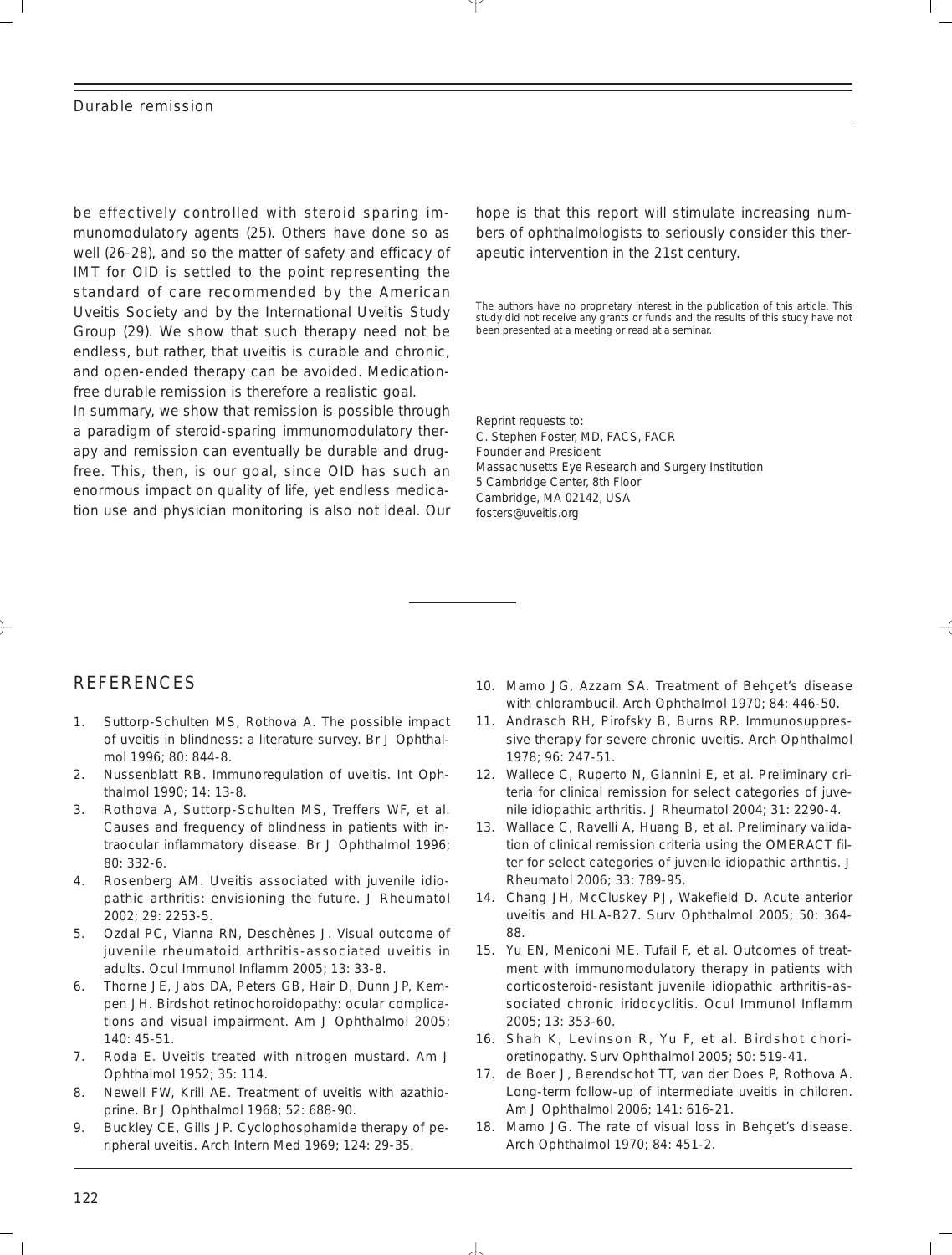- 19. Uyama M. Uveitis in sarcoidosis. Int Ophthalmol Clin 2002; 42: 143-50.
- 20. Laatikainen L, Erkkila H. A follow-up study on serpiginous choroiditis. Acta Ophthalmol 1981; 59: 707-8.
- 21. Hooper PL, Secchi AG, Kaplan HJ. Serpiginous choroiditis. In: Pepose JS, Holland GN, Wilhelmus KR. Ocular Infection and Immunity. St. Louis: Mosby, 1996; 579-84.
- 22. Weiss H, Annesley WH, Shields JA, et al. The clinical course of serpiginous choroidopathy. Am J Ophthalmol 1979; 87: 133-42.
- 23. Andreoli CM, Foster CS. Vogt-Koyanagi-Harada disease. Int Ophthalmol Clin 2006; 46: 111-22.
- 24. Damico FM, Kiss S, Young LH. Vogt-Koyanagi-Harada disease. Semin Ophthalmol 2005; 20: 183-90.
- 25. Kim EC, Foster CS. Immunomodulatory therapy for the treatment of ocular inflammatory disease: evidence-

based medicine recommendations for use. Int Ophthalmol Clin 2006; 46: 141-64.

- 26. Biester S, Deuter C, Michels H, et al. Adalimumab in the therapy of uveitis in childhood. Br J Ophthalmol 2007; 91: 319-24.
- 27. Choudhary A, Harding SP, Bucknall RC, Pearce IA. Mycophenolate mofetil as an immunosuppressive agent in refractory inflammatory eye disease. J Ocul Pharmacol Ther 2006; 22: 168-75.
- 28. Galor A, Perez VL, Hammel JP, Lowder CY. Differential effectiveness of etanercept and infliximab in the treatment of ocular inflammation. Ophthalmology 2006; 113: 2317-23.
- 29. Jabs DA, Rosenbaum JT, Foster CS, et al. Guidelines for the use of immunosuppressive drugs in patients with ocular inflammatory disorders: recommendations of an expert panel. Am J Ophthalmol 2000; 130: 492-513.